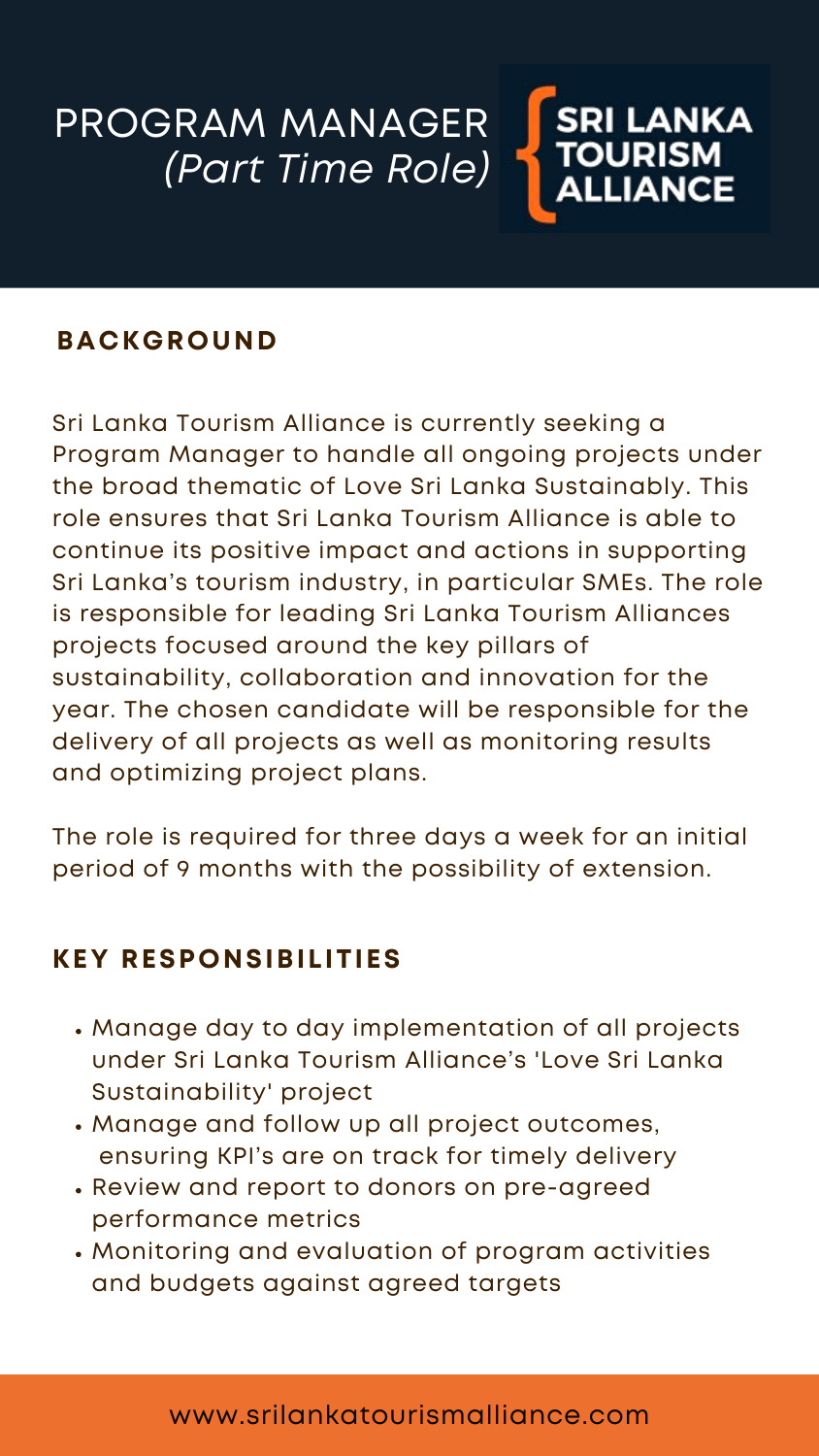### **KEY SELECTION CRITERIA:**

- Excellent verbal and written communication skills
- Ability to handle multiple projects with competing tight deadlines and stringent KPI's
- Ability to meet deadlines autonomously with minimal supervision
- Ability to work collaboratively in a cross functional team environment
- Ability to manage multiple projects with minimum supervision
- Attention to detail to ensure excellent documentation of activities and to ensure deliverables (e.g. reports) meet expectations
- Ability to plan and co-ordinate events
- Experience in sales and/or marketing and getting new products/services launched and into industry wide usage will be an added advantage
- An interest and passion for Sustainability as it applies to Travel & Tourism is an advantage.

www.srilankatourismalliance.com

### **QUALIFICATIONS**

- Degree qualified in Business Management, Sales & Marketing or Tourism required.
- 5+ years in tourism with experience working with public and/or private sector.
- Work closely with the Industry Engagement Manager and the Operations Director to deliver pre agreed program outputs
- Contribute towards the implementation of the Alliance sustainable revenue streams, ensuring the future sustainability of the Love Sri Lanka Sustainability Program.